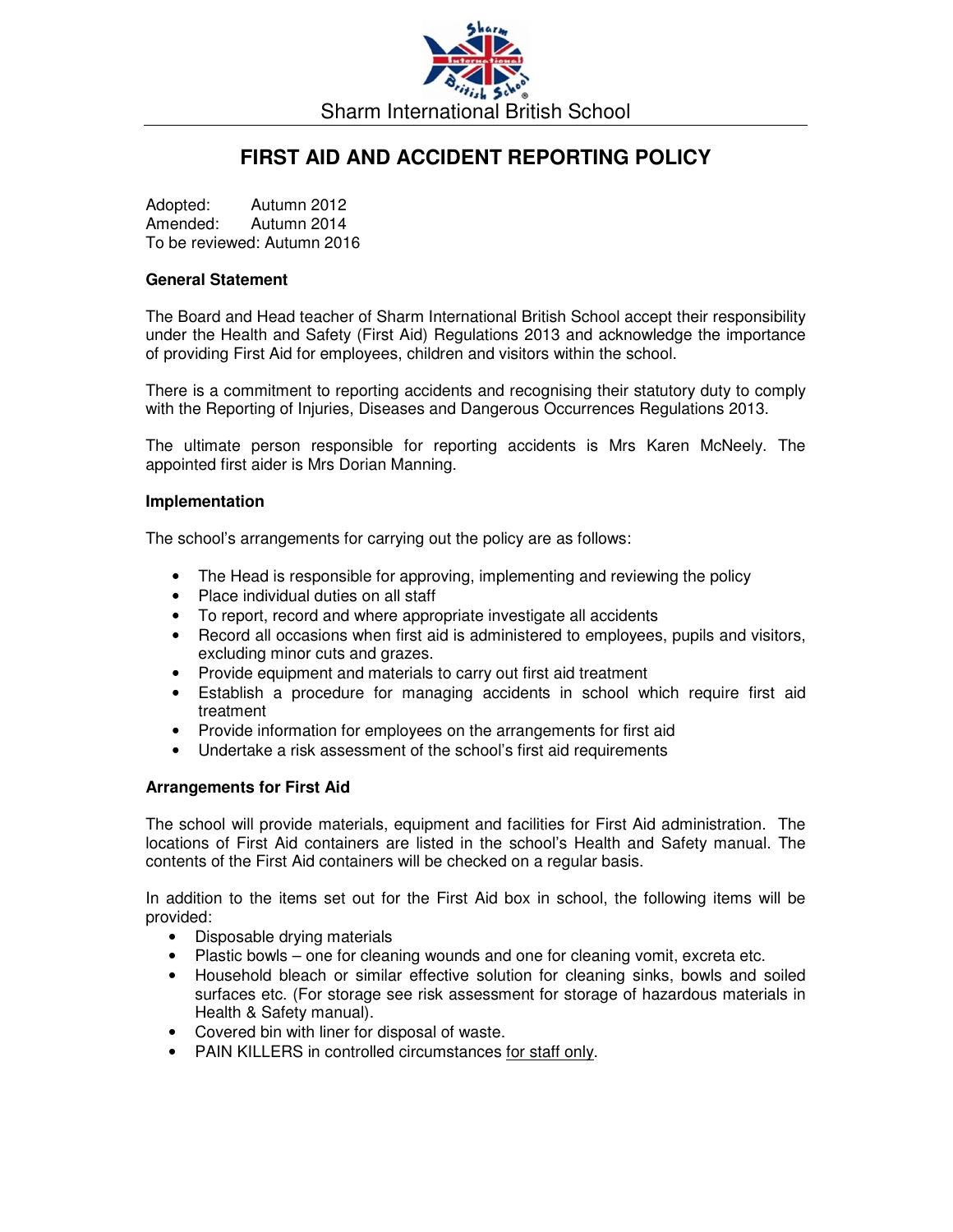In compliance with the Education (School Premises) Regulations 2012, the school will ensure that any treatment will be administered and recorded in the medical room. This facility will contain the following and be readily available for use:

- Sink with hot and cold running water;
- Drinking water and disposable cups;
- Paper towels;
- Smooth-topped working surfaces;
- A range of First Aid equipment (at least to the standard required in First Aid Boxes) and proper storage;
- Chair;
- A couch or bed, pillow and blankets;
- Soap;
- An appropriate record keeping facility;
- Thermometer;
- Stethoscope;
- Blood pressure cuff

# **Appointment of First Aiders**

Mrs Manning is the appointed person for first aid in school, including the EYFS. Her duties include:

- To take charge when someone is injured or becomes ill;
- To look after the first aid equipment e.g. restocking the first aid supplies;
- To ensure that an ambulance or other professional medical help is summoned when appropriate.

The appointed person need not be a first aider, however they will support any member of staff who is a qualified first aider, i.e. undertake emergency first aid training and refresher training.

In addition to meeting the statutory requirements placed upon them to provide first Aid for employees, the school accepts its responsibilities towards non-employees and will undertake to provide adequate provision of first aiders through risk assessment.

In implementing the outcome of the risk assessment, the board acknowledge that, unless first aid cover is part of a member of staff's contract of employment, those who agree to become first aiders do so on a voluntary basis.

In determining who should be trained in first aid, the Head teacher will consider each individual against the following criteria:

- Reliability and communication skills
- Aptitude and ability to absorb new knowledge and learn new skills;
- Ability to cope with stressful and physically demanding emergency procedures;
- Must be able to leave normal duties to go immediately to an emergency.
- Amount of time on site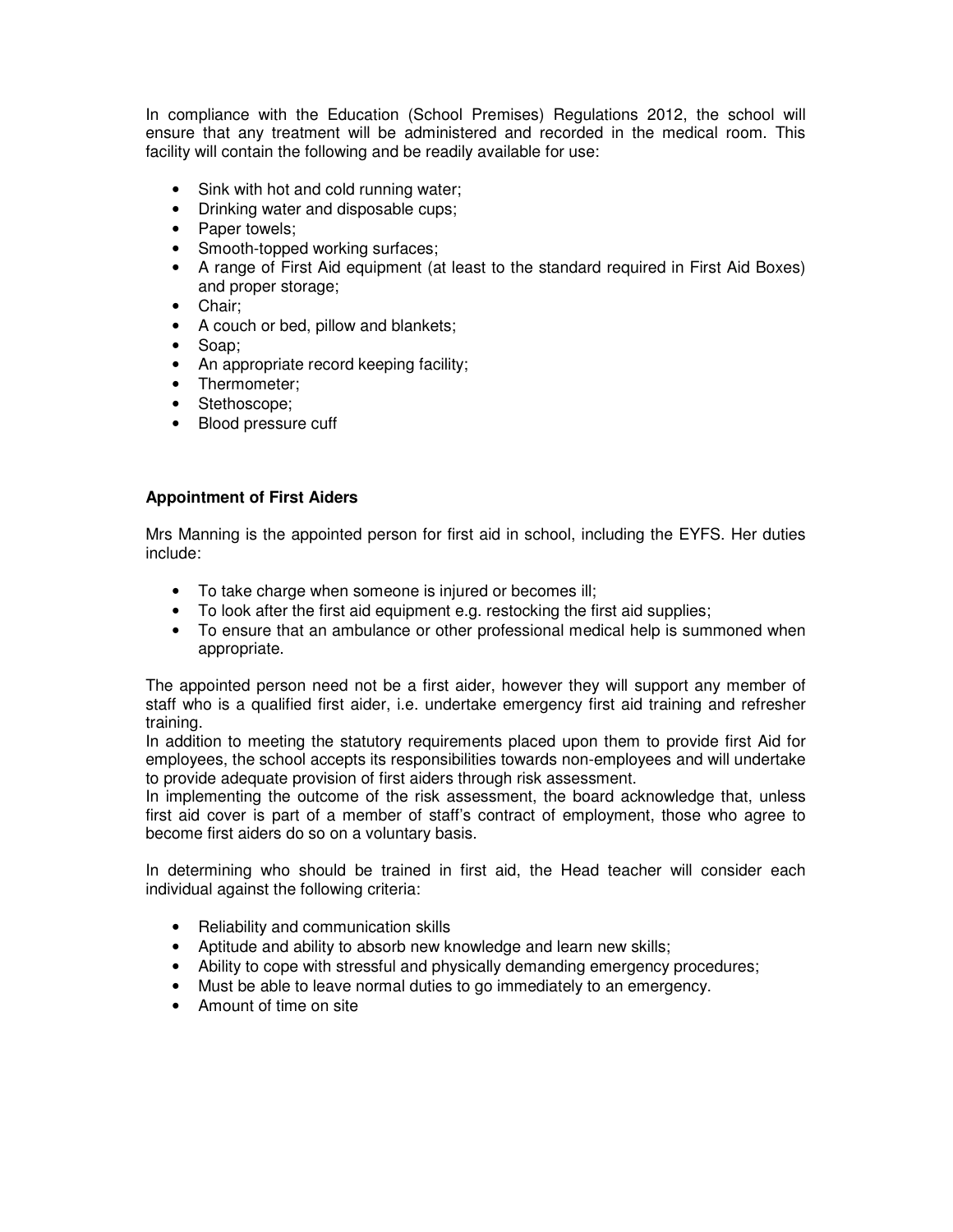# **Information on First Aid Arrangements**

The Head will inform all employees at the school of the following through the Health & Safety policy:

- the arrangements for recording and reporting accidents;
- the arrangements for first aid;
- those employees with qualifications in first aid;
- the location of first aid boxes

# **Provision away from School**

The school's policy is to carry out a risk assessment for each school visit and journey and the provision of first aid is always covered therein.

# **Accident Reporting**

The Board will implement procedures for reporting;

- All accidents to employees and pupils;
- All incidents of violence and aggression

The Board is aware of the statutory duty in the UK under The Reporting of Injuries, Diseases and Dangerous Occurrences Regulations 1995 (RIDDOR) in respect of reporting the following to the Health and Safety Executive as it applies to employees.

- An accident that involves an employee being incapacitated from work for more than 3 consecutive days (excluding the day of the accident but including non working days)
- An accident which requires admittance to hospital for in excess of 24 hours.
- Death of an employee.
- Major injury, such as fracture, amputation, and dislocation of shoulder, hip, knee or spine.
- For non-employees and pupils, an accident will only be reported under RIDDOR when:
	- 1. it is related to work being carried out by an employee or contractor and the accident results in death or major injury; or
	- 2. it is an accident in school that requires immediate emergency medical treatment at hospital.

We will seek to apply the same responsibilities here in Sharm  $-$  as far as is practically possible.

# **Accident Forms**

Statutory accident forms should be filled in for staff, even in more minor instances where the Health and Safety Executive does not need to be informed. The forms should be completed in accordance with RIDDOR guidelines, and are located in the medical room.

Pupil accident forms should be completed for head injuries, suspected damage to joints / bones and serious grazes. The guidance below should be followed for head injuries. The accident form should show the progression of the pupil's treatment from beginning to end, to provide a record of how the school has dealt with the situation. Relevant staff should be made aware of the accident. All accident forms should be completed within 12 hours and kept for 3 years.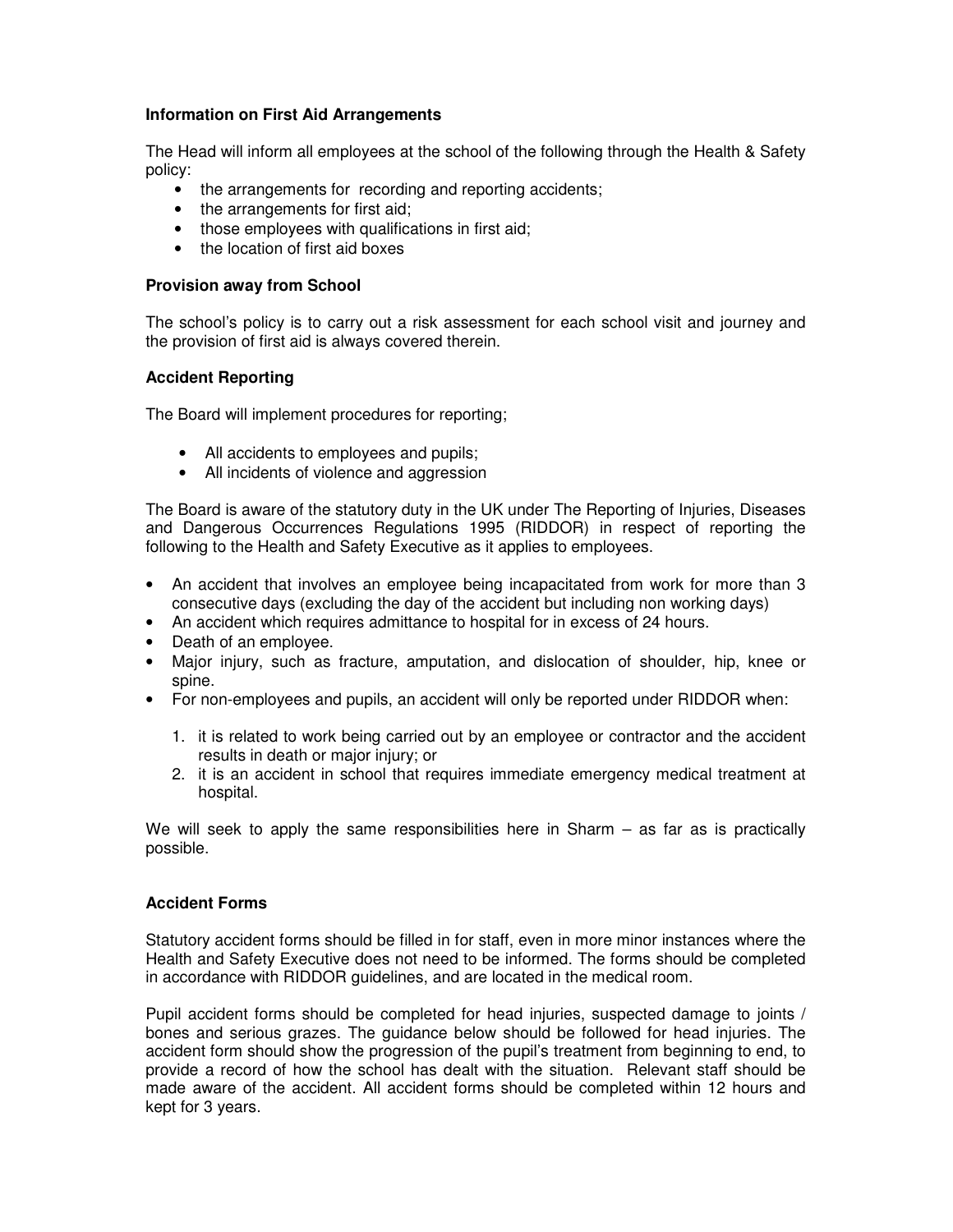# **Pupil Head Injuries**

The school recognises that accidents involving the pupil's head can be problematic, because the injury may not be evident and the effects only become noticeable after a period of time. An accident form should be completed within 12 hours of an occurrence and filed in the medical room. In all instances, even when emergency treatment is not required and a child is not poorly enough to be sent home, a completed 'Head Injury' form should be sent home, to make the parent/carer aware of the accident. The form should be acknowledged with a signature from the parent / carer and a copy of the form filed with the acknowledgement in the pupil's file.

#### **Transport to Hospital**

The Head will determine what is a reasonable and sensible action to take in the circumstances of each case. Where the injury is an emergency, an ambulance will be called, following which the parent will be called. Where hospital treatment is required but it is not an emergency, the Head will contact the parents for them to take over the responsibility of the child. If the parents cannot be reached, the Head may then decide to have the pupil taken to hospital. Two members of staff will accompany the injured child, one to drive and one to supervise the pupil.

#### **Procedure for Dealing With and Disposing of Bodily Fluids**

The most important way of reducing the risk of exposure to Hepatitis B and HIV/AIDS is by ensuring that safe systems of work and good personal hygiene measures are followed, where employees may come into contact with blood or other bodily fluids, as detailed below. Employees must wear disposable gloves and apron when cleaning any bodily fluids (spillages of blood, vomit, urine and excreta).

Other persons should be kept away from the contamination until it is effectively dealt with. The following action should be taken in the event of spillages:

- Soak up the spillages using paper towels
- Clean the area with hot water containing soap or detergent
- Clean the area with a bleach or disinfectant solution use as directed by manufacturer and recorded in the COSHH assessment form (N.B remember to add the bleach to the water, not water to the bleach - to avoid splashes)

'Solids' should be carefully disposed of and flushed down the toilet. Dressings, gloves, and aprons should be carefully disposed of in sealed plastic bags as clinical waste. Small quantities of waste can be placed in the units located in the female toilets (discretion should be used when entering female toilets).

# **Personal Hygiene**

It is important that any employee who may clean up bodily fluids should follow good personal hygiene practice at all times, in order to reduce the risk of exposure to all infections. The following precautions should be taken:

- Care should be taken when removing contaminated aprons and gloves
- Wash hands thoroughly with hot soapy water and dry well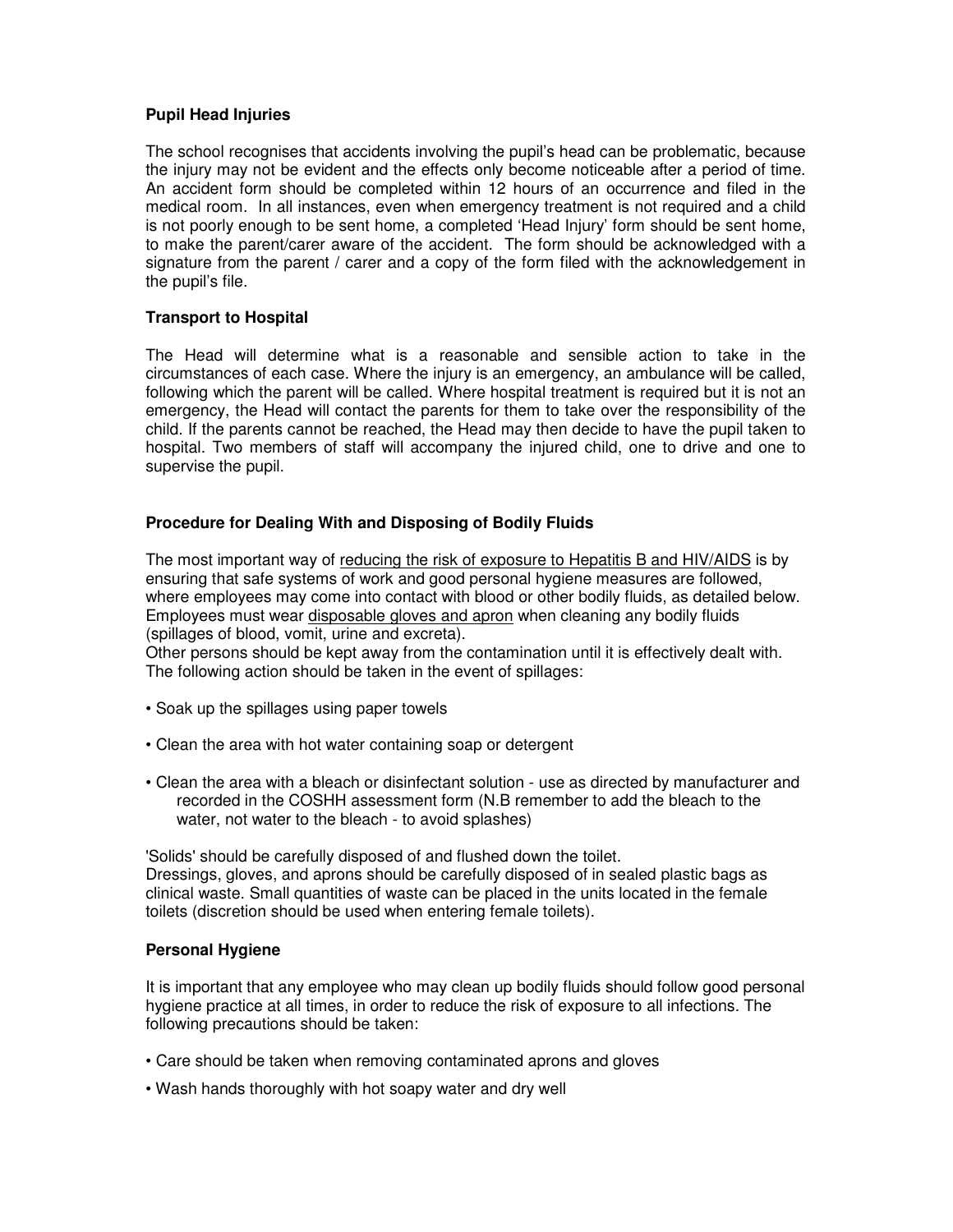- Always ensure that any abrasions or cuts are covered immediately with a suitable and waterproof dressing
- Any employee who has a skin condition on the hands, arms, or face, e.g. eczema, psoriasis or dermatitis, should avoid contact with blood and seek advice from a doctor.
- First aiders carrying out any procedures involving wound cleaning or cleaning blood spillages should follow the above guidelines and infection control procedures taught on the first aid course
- If clothing becomes contaminated with blood or other bodily fluids, it should be sponged with cold water, then laundered separately in a hot wash - the sponge should be disposed of as clinical waste

The following information is taken from the draft Guidance for Safe Working Practice for the Protection of Children and Staff in Education Settings 2005, produced by The National Network of Investigation and Referral Support Co-ordinators:

All children have a right to safety, privacy and dignity when contact of an intimate nature is required (for example assisting with toileting or removing wet/soiled clothing). A care plan should be drawn up and agreed with parents for all children who require intimate care on a regular basis.

Children should be encouraged to act as independently as possible and to undertake as much of their own personal care as is practicable. When assistance is required, staff should ensure that another appropriate adult is in the vicinity and is aware of the task to be undertaken.

Additional vulnerabilities that may arise from a physical disability or learning difficulty should be considered with regard to individual teaching and care plans for each child. As with all arrangements for intimate care needs, agreements between the child, their parents/carers and the organisation must be negotiated, agreed and recorded. In addition, the views and/or emotional responses of children with special educational needs, regardless of age and ability, must be actively sought in regular reviews of these arrangements.

This means that adults should:

- adhere to the school's quidelines
- make other staff aware of the task being undertaken
- explain to the child what is happening
- consult with colleagues where any variation from agreed procedure/care plan is necessary
- record the justification for any variations to the agreed procedure/care plan and share this information with parents

# **Reference**

Guidance and Information Sheet No. 55 – Universal precautions for dealing with bodily fluids, Issue 1 2001

The National Network of Investigation and Referral Support Co-ordinators- Guidance for Safe Working Practice for the Protection of Children and Staff in Education Settings 2005